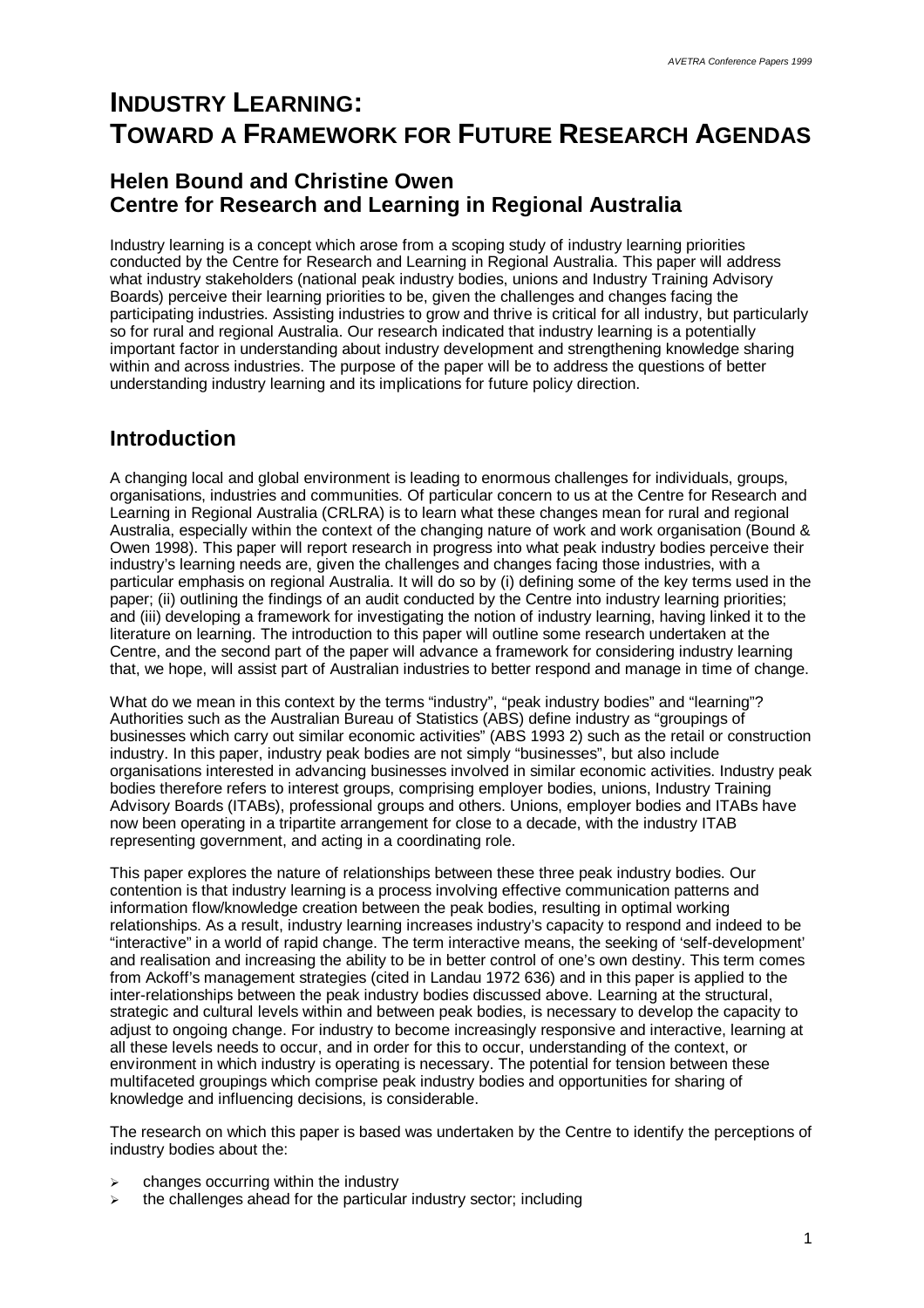$\geq$  what do these changes and challenges mean for rural and regional Australia.

The research was undertaken through a telephone survey early in 1998 of peak employer organisations, unions, and Industry Training Advisory Boards (ITABs) (n=23) across a range of industries. Industry sectors included: Construction, Communications, Education, Health and Community Services, Mining and Manufacturing, Retail, Tourism, and Utilities. The interview questions were designed to provide contextual information about the industry body being interviewed; to identify the challenges and changes facing that industry and the representative respondent's view of the future, perceived levels of satisfaction with current training arrangements, as well as the learning implications at three levels: individual, organisational and industry. Summarised here are those comments in relation to: changes and challenges; levels of satisfaction and future needs.

#### **Changes and challenges**

Not surprisingly, the industry bodies nominated changes such as globalisation, an increased competitive environment, changing market trends and changing structures of the labour market as having had significant effects on their industry overall. The majority of industries surveyed stated that it is more difficult to attract specialists or professionals to work in rural and regional Australia. Changes in labour market structure also present particular challenges for industries in general, and rural and regional Australia in particular.

Outsourcing and contracting out were leading to increasing numbers of small businesses and were common features of the changing labour market across all industries. This has implications for the national training framework. Changes in the nature of work and work organisations are also leading to individuals and groups requiring new skills to undertake short-term work (for e.g., that found through the tendering process) including the capacity to be able to work within loosely coupled strategic alliances; communities of practice and continuous learning are necessary to support this trend.

#### **Levels of satisfaction with current training arrangements**

In general, respondents were satisfied with current training arrangements, although all respondents reported a sense of frustration at the constant changes occurring to accredited training arrangements — an often cited example being the introduction of training packages. Respondents also reported considerable frustration in coping with the constant changes, before "the dust had settled" from a previous change. Regional Australia's access to training was reported to be limited and difficult, and keeping skills available to rural Australia was regarded as critical.

Assessment was also a matter of concern for a number of respondents. The perceptions was that industry understands competency standards very well, the issue is getting people to take up the training. Differing views were offered about where control for the assessment process should reside. On the one hand, there were calls for assessment to be put (back) in the hands of industry, and on the other the claim that industry (or employers) are not the best qualified to make assessments. As one respondent noted "we need standards applied universally to on-the-job training to ensure moderation of assessment".

#### **Future needs**

Some respondents believed that their particular industry was "too insular", in other cases that the industry needed to become "more professional" or (to) "develop a common view" of the industry. In relation to the latter point there appeared to be significant differences between some industry sectors and this led us to develop the notion of "industry learning". We claim that industry learning is a potentially important factor in strengthening knowledge sharing, integration and creation and thus assisting industries to develop innovative approaches to future challenges. We have developed the notion of industry learning from learning theory, as outlined below.

#### **Industry Learning**

In this part of the paper we will develop a framework for investigating the effectiveness of industry learning (i.e., information flow and knowledge creation within and between the three peak industry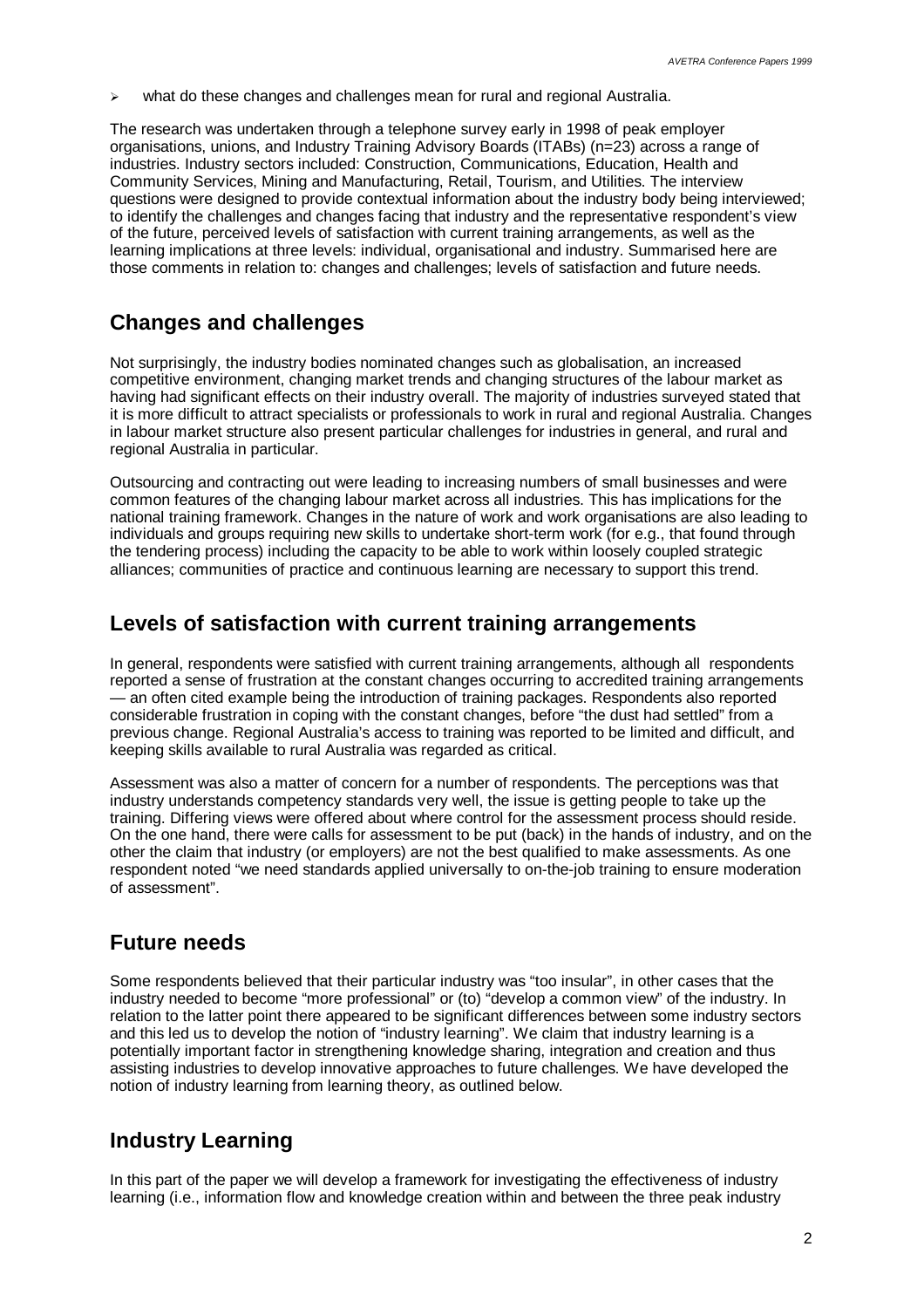bodies mentioned above: employer bodies; unions and ITABs). The framework is based on key ideas from a variety of learning theories and these include organisational learning (e.g., Coopey, 1995; Easterby-Smith, 1997; Fiol, 1985; Hendry, 1996; Senge, 1994; Shrivastava, 1983; Watkins, 1993) and socio-cultural perspectives (e.g., Billett, 1996, 1998; Lave, 1996; Resnick, Levine and Teasley, 1993) . The organisational learning literature describes learning as a collective experience through which there is shared interpretation and integration of knowledge (Leymann 1989). It is our contention that information flow is critical to the opportunities provided for the shared interpretation and integration of knowledge. A socio-cultural perspective (e.g., Lave 1996 8) informs us that knowledge is always undergoing construction and transformation/change (which we also describe as knowledge creation) and this is what constitutes learning. Knowledge creation then — and thus the potential for innovation — is an important aspect of learning. Where there is good information flow and knowledge creation this increases the capacity to respond effectively and to be integrative. Both the organisational learning and socio-cultural learning literature provides other useful notions that support the idea of information flow; communicative infrastructures and the role of culture and power. These themes include:

- $\ge$  shared norms and values can enhance or inhibit learning (Dodgson, 1991; Easterby-Smith 1997)
- $\geq$  as situations change the ability to "unlearn' or discard obsolete knowledge is important in being able to move on (Hedberg 1981)
- $\geq$  learning is embedded within particular contexts and situations (Billett, 1996, 1998; Engestrom 1996; Lave, 1996);
- $\triangleright$  knowledge (meaning skills, understandings and attitudes) is shared widely and remembered through a range of strategies which enhance organisational memory (Owen 1998)
- $\geq$  learning and knowing is not the product of a single mind but is distributed or "stretched over" individuals, other persons and the environment (e.g., through the use of artefacts such as notational systems, tools, policies) (Engestrom, 1996)
- $\triangleright$  the distribution of power and politicking plays an important role in what is learned, and how it is learned (Coopey, 1995; Leymann 1989).

One of the key features of learning in groups is that of climate and culture (e.g., Brookfield, 1987; Tennant & Pogson, 1994). Learning is also a contested, socially situated activity (e.g., Lave, 1996). Hence our contention that learning at industry level is affected by the climate; the culture created by the by peak industry bodies working together and this in turn is affected by the climate and culture each individual brings to the table as experienced in their own organisation. Climate and culture are also influenced by the external environment or context in which the industry and each of the peak bodies is operating.

Shared norms and values, are an aspect of culture, which develop shared understandings. It is these norms and values which are used by members of the organisation, to justify decisions and behaviour. Just as there are often many cultures within an organisation, so there is likely to be a variety of cultures at industry level. Culture and the distribution of power will impact on the extent to which knowledge is shared and the ability to "unlearn". Capturing a group's culture is a powerful means of exercising power and control. Owen & Williamson (1994) explain that critical theorists argue that capturing a group's culture and embedding that culture within certain structures provides a means of control through ideological hegemony. The question is, what are these structures — formal and informal — and in what ways is the ideology exhibited through the culture of peak industry groups? The relationship between culture and climate and the environment in which peak industry bodies operate and their relationship to information flow and knowledge creation, is depicted in Figure 1 below.

*Figure 1: Industry learning*

### **Climate, culture and environment**

The climate created from peak industry bodies working together, as they do through the ITAB structure, is critical to the flow of information and the potential for knowledge creation and innovation. It is well known that communication is enhanced within a climate where there is trust, cohesiveness and openness. In one industry a climate of trust appeared to have emerged from the successful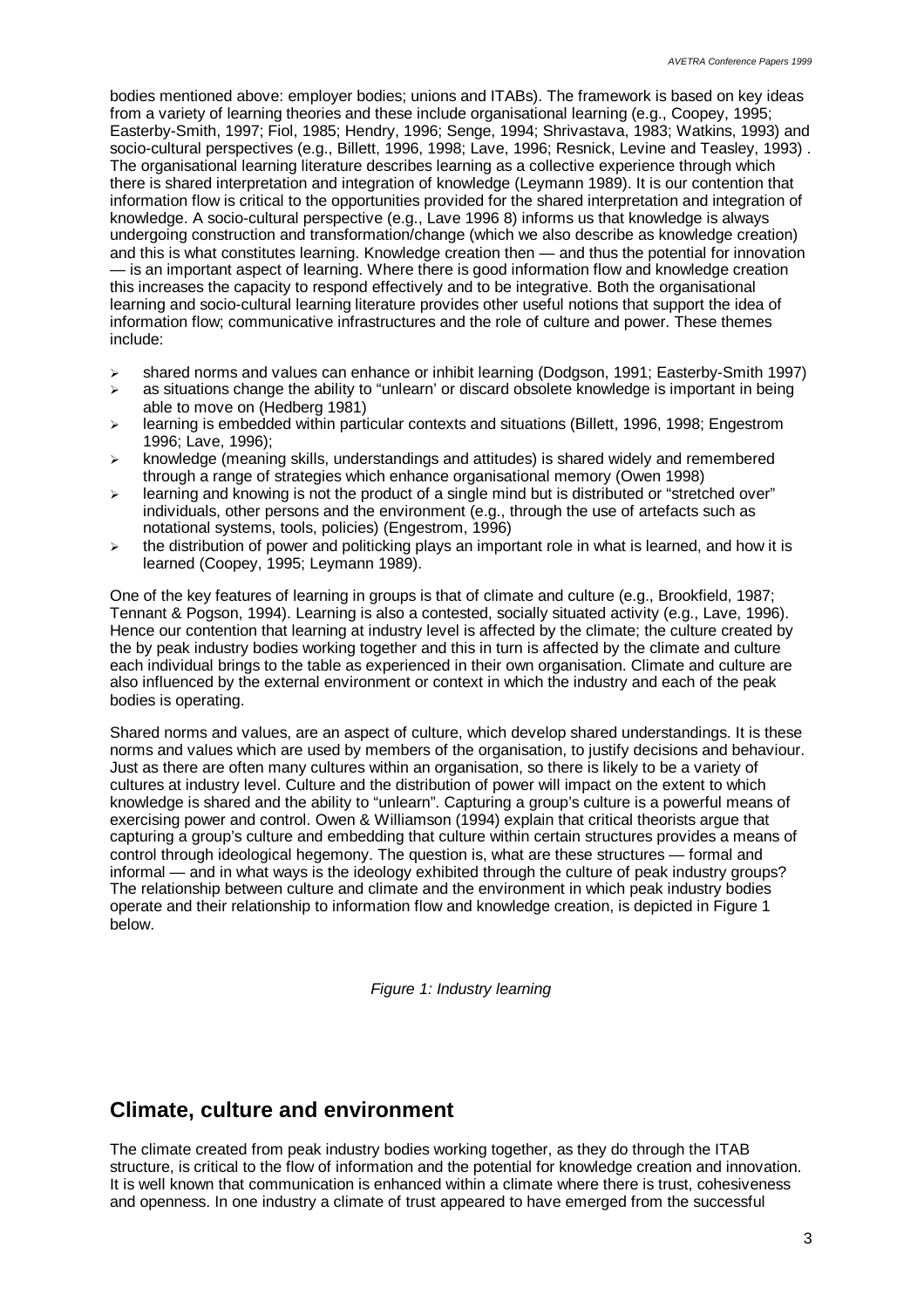resolution of a crisis between the peak bodies. In this industry, the union walked out of an ITAB meeting, because the employer body would not accept competency based standards (in the words of the union). This conflict was resolved and there is "now not much difference between us (the union) and those employers who understand training". Where peak bodies develop a climate of openness and cohesion, trust will increasingly develop and thus cultures conducive to effective relationships are more likely to develop. However, it needs to be acknowledged that the peak bodies identified in the tripartite arrangements for managing the training agenda also represent different sectoral interests and that conflict between these interests is inevitable. As the peak bodies work together, bringing their own ideologies, policies and understandings of the world, to the one table, they bring with them not only the cultures from their own organisations, but create a culture of their own, through events such as that described above. The story above tells of the successful resolution of a crises, resulting in the development of trust, which in term engenders a culture of problem solving.

Culture is made up of shared values, group identity, symbols, language and history (Louis, 1986). The mining industry, is an example, where the peak bodies bring very different experiences and understandings of the world and distinct cultures of their own to the discussion table. The employer body, describes the culture of the industry as a whole as being "compliant". They also speak of the need for increased consultation. Here language — an aspect of culture — is used to create a particular meaning of the term consultation. This term been co-opted by the employer body from the industrial democracy literature to mean something quite different. As the Weipa dispute illustrated, for example, consultation for this peak body refers to consultation between the individual worker and the employer. The struggle at Weipa was about individual contracts and the desire by the employer to exercise greater control over the work-force, by breaking not only union involvement, but the union itself. In this case the actions and policies of the employer body, are supported by government policy directions. Changes in government industrial relations policy have seen the dismantling of awards, the increase in management power as a result of a more decentralised system of enterprise bargaining (ACIRRT 1999 36) — including the sanctioning of individual contracts. Government industrial relations policy changes in the form of regulation of workplaces has resulted in a situation where internal regulation, by management's own decision making power, has become dominant from a situation where external regulation, by outside institutions, was important (ibid). Knowledge flow, the ways in which knowledge is shared, the degree to which it is shared and what is shared are influenced by the prevailing ideology, and reflected in policy paradigms. Industry learning is situated within a climate, a culture and the external environment in which the industry operates, created by the three peak bodies interacting together (see Figure 1). Where one party's very existence is threatened, it must inevitably lead to conflict and mistrust. Information flow and knowledge creation often result from conflict. However, fundamental conflict of this nature, is likely to lead to a culture and climate of mistrust which in turn, we would speculate, would lead to a focus on tactical issues at the expense of the industry's ability to be responsive and integrative in relation to future challenges.

Another aspect of culture, that of group identity, is illustrated from our data in relation to the construction industry. In this case, it is perceptions external to the industry which have some importance. One respondent reported that "the culture of the industry is seen as [having a] poor public image in terms of industrial relations, adversarial and male dominated … ". The affect of such a poor public image on the nature of responses to issues and problems potentially means the industry becomes inward looking, rather than outward looking. The peak bodies of this industry spoke of the potential of the industry and the need to address issues within the industry before moving forward. The potential for change — learning — requires a range of different strategies when the industry is inwardly focussed. On the other hand the retail and tourism industries describe themselves as "vibrant" and "responsive*"* , displaying an outward looking direction. These industries shared a common sense of direction with all peak bodies — unions, ITAB and employer body — speaking of the "aim to achieve world best practice". These industries appear to be examples where there is a culture, and a climate which encourages information flow and the integration of knowledge. Questions about the dominant hegemony and the power relations remain to be explored. Climate, culture and context then, are influenced and created by the history, the language, symbols and sense of identity of those involved in the organisation and of the organisation itself.

Institutions and their inter-relationships do not work in isolation and are influenced by their external environment, or broader macro contexts in which the industry is situated. The macro context includes many of those challenges identified by peak bodies in the research: globalisation, government policies, labour market changes; environmental change; public opinion and so on. The external environment, or context, has an impact on the relationships between and within peak industry bodies. These influences potentially set up tensions within and between the peak bodies, impacting on the flow of information and potential for knowledge creation and innovation (see Figure 1). The nature of the external environment, sets up both common and different problems and issues within and across industries.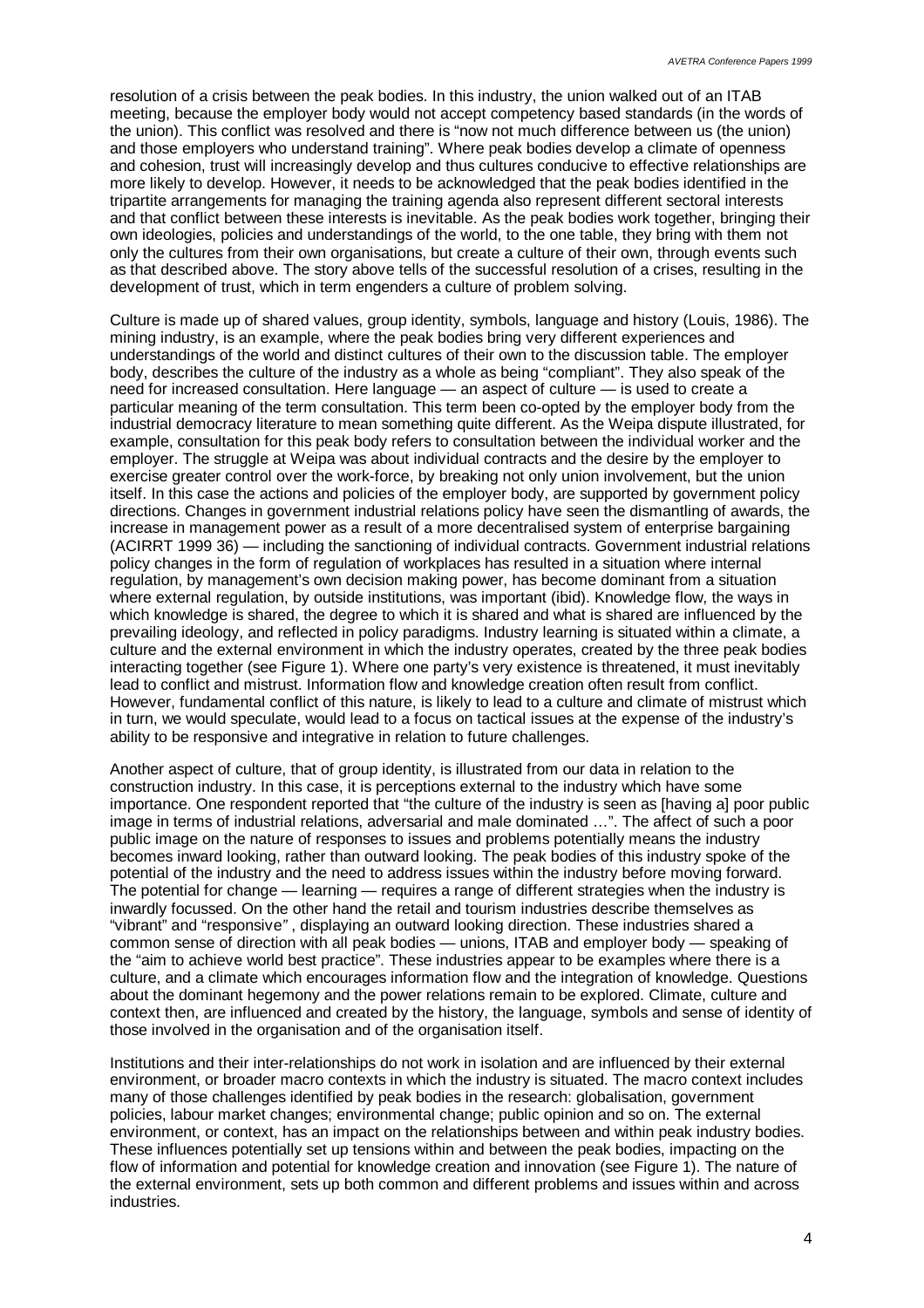Our data provides a number of examples of the impact of the external environment on industry focus. For example, in the construction industry labour market organisation was an issue. In the construction industry, the dominant form of labour market organisation is contracting out. While this arrangement has historically been important for this industry, in recent years contracting out has taken on new dimensions. Historically there used to be an ad hoc relationship between government and the construction industry. Prior to the extensive privatisation of many government departments, sections and agencies many of the government's skilled workforce would 'leak' into the private sector, which lapped up an already skilled workforce. Since the implementation of government policy to privatise, training levels in this industry have fallen dramatically. In turn, this has produced tension within the industry in relation to the direction for training. According to some of our respondents, even the trans/multi-national firms employ only a handful of staff on each building site; everything is contracted out. As a result there are a plethora of contractors delivering specialised services (e.g. concreting). Many of these contractors want the industry to deliver training which is specialised in nature; and are not in position to offer apprenticeships which deliver multi-skilled personnel, despite the fact that broad-banding (policy since the 1980s) has existed for many years in the industry. This debate between specialisations and multi-skilling is of concern to the peak industry bodies in this industry. The quotes below from two of the peak bodies illustrate this.

The industry is moving to multi-skilling, yet many companies want to work with , for example, just concreting, this is their sole role and set of skills. The sub-contracting nature of the industry reinforces traditional work practices. ... The major companies employ only a handful of people, the rest are sub-contracted. This is detrimental to the industry, and especially to training and providing the industry with skilled labour (construction industry).

There is a tension between multi skilling and specialisation. The subcontracting structure of the building industry supports specialisations, however, exports and the broader view supports multiskilling (construction industry).

The construction industry story provides us with an example of a history of practice which affects the nature of response to both internal and external environments. For the construction industry the dominant form of labour market organisation influences the direction and indeed the options for response to future directions. Within this industry as in most industries different interests lead to conflict. Dissonance, created by conflict, can act as a driving force for change and learning (Tennant & Pogson 1991). However conflict can also act as an impediment to change and hence to learning (Hedberg 1981).

### **Policy and industry learning**

According to Stone,

The project of making public policy rests on three pillars: a model of reasoning, a model of society, and a model of policy making. ... Both policy and thinking about policy are produced in political communities (Stone 1997 9-10).

The prevailing ideology and the policy which reflect it, are important to the concept of industry learning because policy is important in shaping the structures which determine the flow of information. It is important in determining what information is shared, what the models and structures are which people use to address and think through issues and thus the potential for innovation and the nature of innovation. Policy formation is important in tripartite processes, and produces outcomes critical to the relationships between all industry bodies.

Ideology and labour market arrangements are just two examples of context influencing future directions for industries and therefore, have implications for policy. The nature of the debate about future direction for an industry is influenced by the flow of information and the knowledge created as a result of information flow, interpretation and integration of knowledge. Debates on which direction to take are alive within most industries. In the manufacturing industry for example, both employer bodies and unions are calling for a change in direction from that being taken by much of government economic and industry policy. Recent reports from peak employer bodies reflect the directions called for 13 years ago by the ACTU: the need to take the high-value-added road through tripartite arrangements which would address regional needs and be reflected in an objective for full employment (ACTU/TDC 1987 73). This is endorsed by The Metal Trades Industry Association (MTIA), in its 1997 report *Make or Break* which states that Australia should be securing investment in high-value-added industries generating high quality jobs. The Australian Manufacturing Workers Union (AMWU), in *Rebuilding Australia*, calls for a National Economic Development Strategy, which recognises the need to strengthen our "tradeables sector", particularly manufacturing. Such calls for a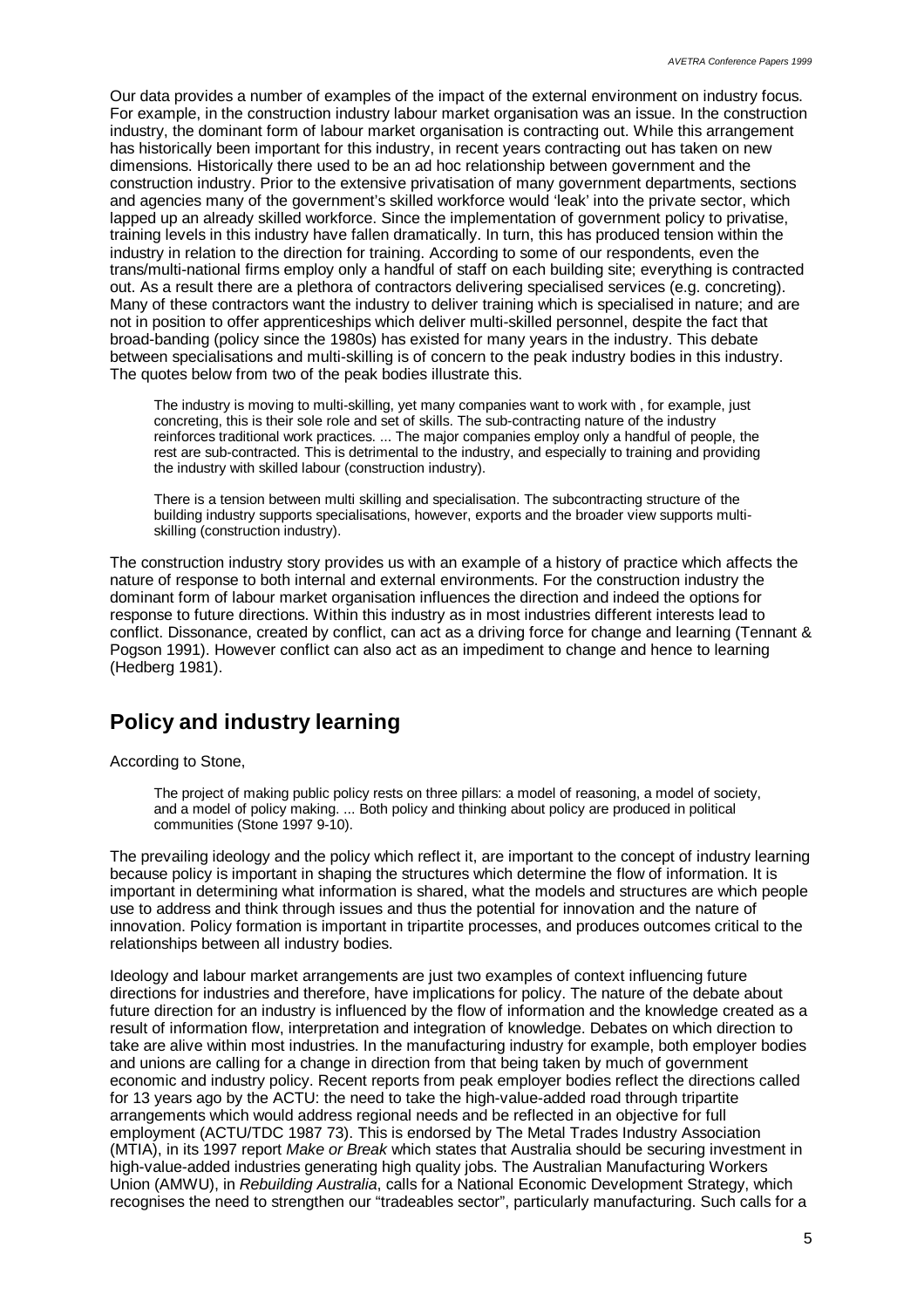change in direction are also being made by peak bodies representing sectoral interests across industries. The Australian Business Foundation (ABF) recommends that 'Governments should shift their policy emphasis from cost minimisation per se towards innovation and technology development strategies" (ABF 1997 10-11). In its report the ABF report emphasises the need for innovation and knowledge generation. Innovation, states the ABF, drives the growth of nations. These are examples of peak bodies emphasising the importance of knowledge generation and changes, and thus of learning through the development and implementation of policy directions.

### **The role of ITABs?**

ITABs were set up as the government arm for implementing the training reform agenda — as it was then known — which was government policy for implementing the policy shift towards becoming a "clever county". Potentially ITABs have a considerable role to play in the development of effective climate and culture for learning. The role of the ITABs is widely reported as "to act as a linking device between industry and government" and to "improve training arrangements for their industry sectors" (Fitzpatrick 1997 6). The different perceptions amongst ITABs of their role offers some interesting material to explore. Some ITABs describe their role as something greater than implementing the Government agenda: it "comes back to what industry wants us to do" (Wooden 1997 17). In the construction industry, for example, where there was conflict between keeping specialisations or moving wholeheartedly towards multi-skilling, the ITAB saw its role as creating a culture that was more "professional and cohesive". The role of ITABs is currently under review: a critical time to assess their role in relation to industry learning.

## **Conclusion**

Industry learning is a concept which has much to offer the development of a policy framework which would assist industries to be innovative and integrative in today's rapidly changing world. Industry learning has the potential to tap into the wealth of "talent and ingenuity" (Green 1998 193) which is already within Australian communities, while addressing regional needs through a tripartite arrangement. Industry learning is about information flow and knowledge creation. Because the different sectoral interests of labour and capital are represented by the different peak bodies unions, employer bodies and government — it is inevitable, that there will be conflict and thus dissonance. Dissonance can enable learning. However, in order to "tap into the wealth of talent and ingenuity" (ibid) which already exists, it is important that all relevant voices are heard. Industry learning can create opportunities for all constituencies to be heard, tapping into existing resources, and so increasing the potential for innovation.

The concept of industry learning requires further development and understanding. The current data from which the concept arose, is limited in a number of ways. Our understanding of industry learning would be enhanced by conducting research:

- $\ge$  from the national level to state and regional levels of peak bodies
- from an industry wide perspective to an industry sector perspective.

We are also aware that the number of those who fall outside the tripartite arrangements is increasing due to the decline in union membership; the increase in contracting-out arrangements and the development of strategic alliances.

As outlined in this paper, the flow of information and knowledge creation — industry learning — is influenced by policy which in turn is influenced by ideological persuasion. Ideological persuasion and a history of experience are examples outlined in this paper, of influences on the creation of climate and is part of the formation of the culture which impedes or enhances industry learning. To advance the project of industry learning would require a cross disciplinary approach and as such offers rich opportunities to feed into policy formulation. We have described one example of the contradictory nature of policy where on the one hand, the establishment of ITABs requires employer bodies and unions to come together with the ITAB playing a coordinating role; and on the other hand, industrial relations policy is bent on destroying one of these parties. The role of ITABs is also currently under review. Given the quite different administrative and industry arrangements of ITABs between national and State levels, this is an opportunity to address impediments to information flow between these levels, thus enhancing the potential for industry learning. Particular attention is required to address the issues of information flow and knowledge creation in regional Australia, where the tyranny of distance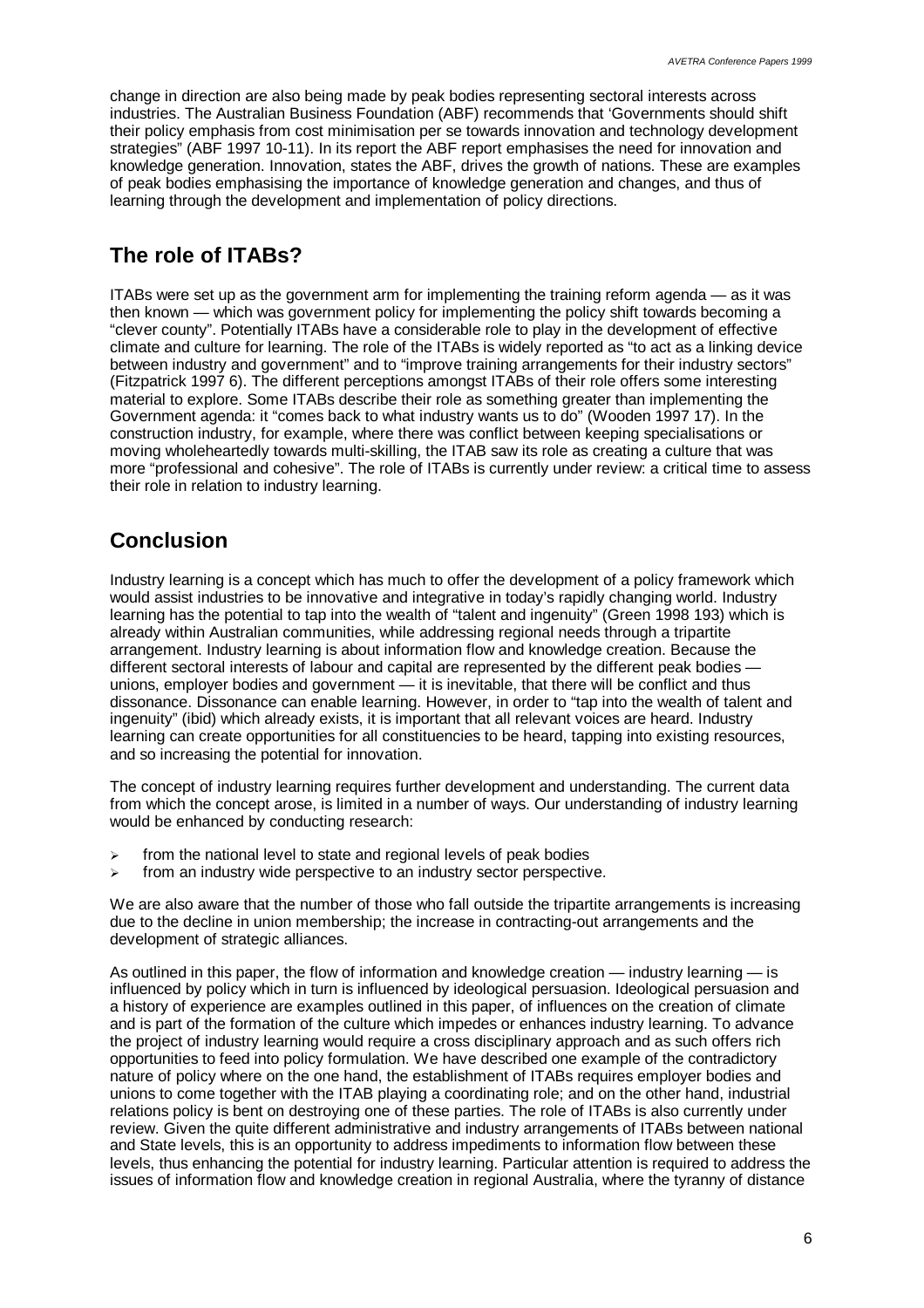contributes to regional needs not being addressed. Green aptly sums up the imperative for the notion of industry learning to come of age:

The real issue is to identify and develop the competitive advantage that already resides in people working in thousands of enterprises across the country, and construct a policy framework to realise the potential wealth of talent and ingenuity. This requires arrangements not only to support the involvement of employees and unions in decision-making, but also to co-ordinate the plans and priorities of enterprises through a sector-based industry policy and, just as importantly, to accommodate the specific needs of Australia's regions. (Green 1998 193)

#### **REFERENCES**

ACIRRT 1999, *Australia at Work*. Prentice Hall, Sydney.

- ACTU/TDC Mission to Western Europe 1987, *Australia Reconstructed*. Canberra, Australian Council of Trade Unions and Trade Development Council.
- Australian Bureau of Statistics (ABS) 1993, *Australian and New Zealand Standard Industrial Classification*. ABS, . Australian Business Foundation (ABF) 1997, *The High Road or The Low Road? A Report On Australia's Industrial Structure*. Melbourne, ABF.
- Australian Manufacturing Workers Union (AMWU) 1997, *Rebuilding Australia: Industry Development for More Jobs*. Sydney, AMWU.
- Bound, H. and C. Owen 1998, 'Relationships amongst industry bodies and implications for learning.' Conference paper presented at *Vocational Knowledge and Institutions: Changing Relationships*, Gold Coast, Queensland, Griffith University: Centre for Learning and Work Research.
- Brookfield, S. 1987, *Developing critical thinkers: Challenging adults to explore alternative ways of thinking and acting*. San Francisco: Jossey-Bass.
- Coopey, J. 1995, 'The Learning Organisation, Power, Politics and Ideology', *Management Learning*, 26(2), 193-  $214.$
- Dodgson, M. 1991, 'Technology, Learning, Technology Strategy and Competitive Pressures', *British Journal of Management*, 2(3), 132-149.
- Easterby-Smith, M. 1997, 'Disciplines of Organizational learning: Contributions and Critiques', *Human Relations*, 50(9), 1085-1113.
- Engestrom, Y., & Middleton, D. 1996, 'Studying work as mindful practice'. In Y. Engestrom & D. Middleton (Eds.), *Cognition and communication at work* . New York: Cambridge University Press.
- Fiol, C. M., & Lyles, M. A. 1985. 'Organizational learning'. *Academy of Management Review*, 10(4), 803-813.
- Fitzpatrick, G. 1997, 'ITABs Where Do They Fit In and What's Their Role?', *VET Matters: Vocational Education and Training*, 6(November), 6-7.
- Green, R. 1998, *The Accord and Industrial Relations: Lessons for Political Strategy, Contesting The Australian Way*. P. Smyth and B. Cass, Cambridge University Press, Melbourne.
- Hedberg, B. 1981, *How Organisations Learn and Unlearn, Handbook of Organizational Design*. P. C. Cystrom and W. H. Starbuck, Cambridge University Press, London.
- Hendry, C. 1996, 'Understanding and creating whole organizational change through learning theory'. 49, 5 621- 640.
- Lave, J. 1996, 'The practice of learning'. In S. Chaiklin & J. Lave (Eds.), *Understanding practice: Perspectives on activity and context* . New York: Cambridge University Press.
- Leyman, H. 1989, 'Towards a new paradigm of learning in organizations'. In H. Leymann & H. Kornbluh (Eds.), *Socialization and learning at work: A new approach to the learning process in the workplace and society* . Brookfield, Vermont: Gower.
- Leymann, H. and A. Loftberg 1989, *Learning and Activating, Socialisation and Learning at Work*. H. Leymann and H. Kornblush, Avebury, .
- Louis, M. R. 1986, 'An investigator's guide to workplace culture'. *Perspectives*, 3/5, 73-93.
- Metal Trades Industry Association (MTIA) 1997, *Make or Break: A Report by EIU Australia*. Sydney, MTIA.
- Owen, C. 1998, 'Making the links between human factors and organizational learning'. Paper presented at the *Fourth Australian Aviation Psychology Symposium*, Sydney.
- Owen, C. 1999, *Learning in the Workplace: The case of Air Traffic Control*, Department of Secondary and Postcompulsory Education. Hobart, University of Tasmania.
- Owen, C. and H. Bound 1998, 'Industry learning priorities: Challenges for regional Australia in the context of change'. *Learning communities, Regional sustainability and the learning Society*, Launceston, Tasmania, Centre for Research and Learning in Regional Australia.
- Owen, C., & Williamson, J. 1994, 'The development of "learning cultures" in the workplace: some phantoms, paradoxes and possibilities'. Paper presented at *the (Re) forming post-compulsory education and training - reconciliation and reconstruction*, Brisbane.
- Resnick, L. 1993, 'Shared cognition: Thinking as social practice'. In L. B. Resnick, J. M. Levine, & S. D. Teasley (Eds.), *Perspectives on socially shared cognition* . Washington, DC: American Psychological Association.
- Resnick, L. B., Levine, J. M., & Teasley, S. D. (Eds.). 1993, *Perspectives on socially shared cognition*. Washington: American Psychological Association.